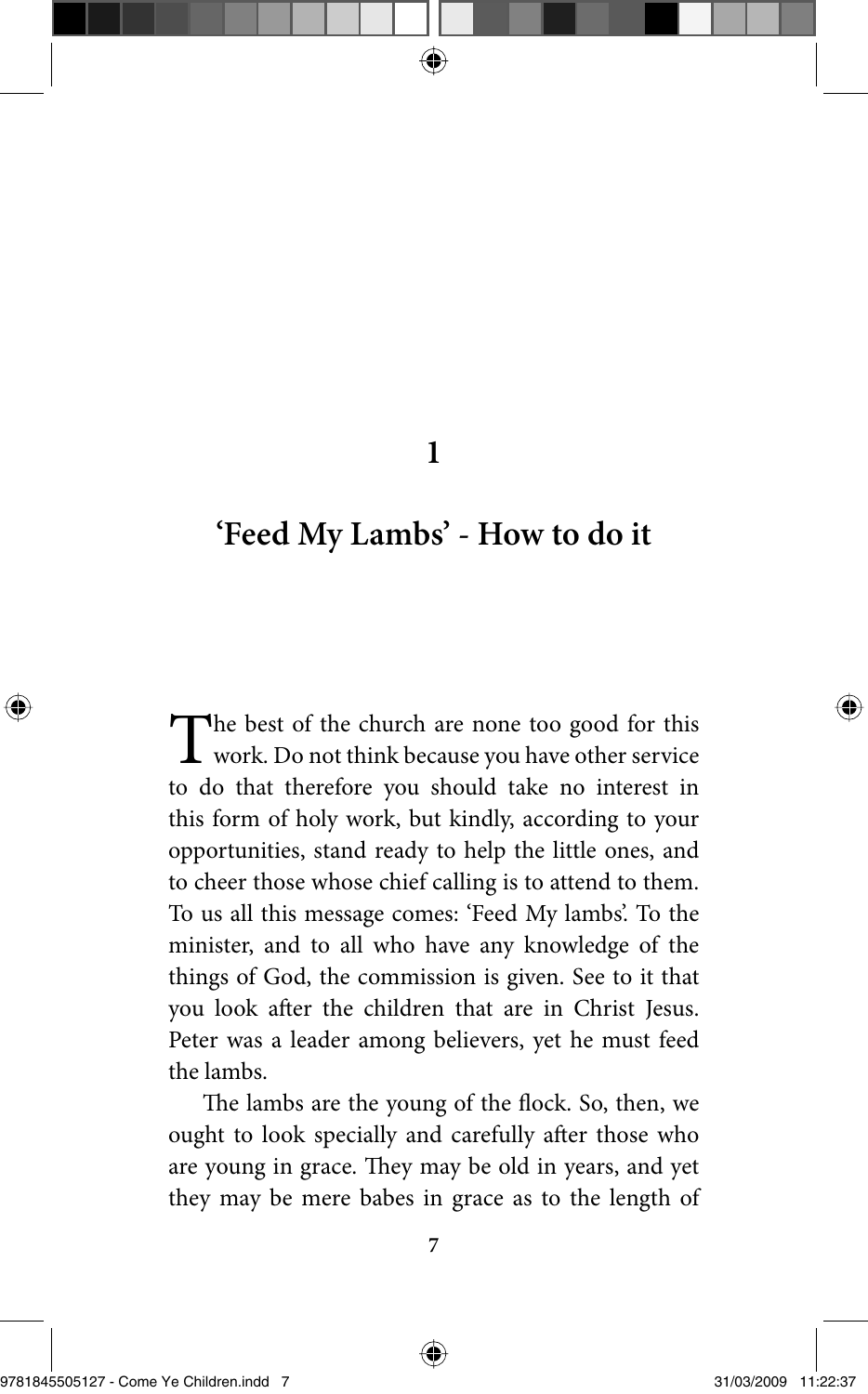their spiritual life, and therefore they need to be under a good shepherd. As soon as a person is converted and added to the church, he should become the object of the care and kindness of his fellow-members. He has but newly come among us, and has no familiar friends among the saints, therefore let us all be friendly to him. Even should we leave our older comrades, we must be doubly kind towards those who are newly escaped from the world, and have come to find a refuge with the Almighty and His people. Watch with ceaseless care over those new-born babes who are strong in desires, but strong in nothing else. They have but just crept out of darkness, and their eyes can scarcely bear the light; let us be a shade to them until they grow accustomed to the blaze of gospel day. Addict yourselves to the holy work of caring for the feeble and despondent. Peter himself that morning must have felt like a newlyenlisted soldier, for he had in a sense ended his public Christian life by denying his Lord, and he had begun it again when he 'went out and wept bitterly'. He was now making a new confession of his faith before his Lord and his brethren, and, therefore, because he was thus made to sympathise with recruits he is commissioned to act as a guardian to them. Young converts are too timid to ask our help, and so our Lord introduces them to us, and with an emphatic word of command He says, 'Feed My lambs'. This shall be our reward: 'Inasmuch as ye have done it unto one of the least of these, ye have done it unto Me'.

◈

However young a believer may be, he should make an open confession of his faith, and be folded with the rest of the flock of Christ. We are not among those

₩

9781845505127 - Come Ye Children.indd 8 781845505127 31/03/2009 11:22:37 1/03/2009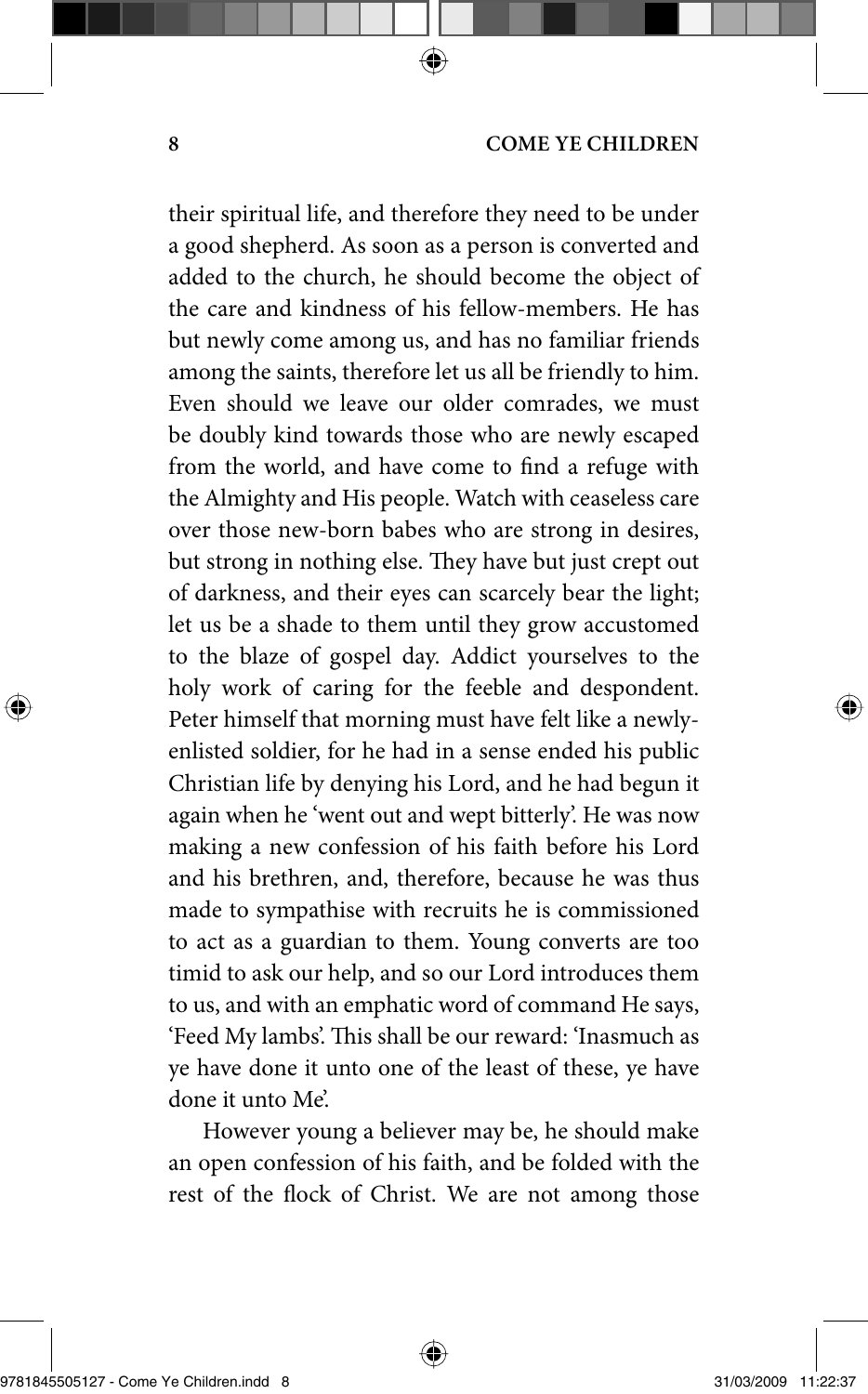## **'FEED MY LAMBS' HOW TO DO IT 9**

who are suspicious of youthful piety: we could never see more reason for such suspicions in the case of the young than in the case of those who repent late in life. Of the two we think the latter are more to be questioned than the former: for a selfish fear of punishment and dread of death are more likely to produce a counterfeit faith than mere childishness would be. How much has the child missed which might have spoiled it! How much it does not know which, please God, we hope it never may know! Oh, how much there is of brightness and trustfulness about children when converted to God which is not seen in elder converts! Our Lord Jesus evidently felt deep sympathy with children, and he is but little like Christ who looks upon them as a trouble in the world, and treats them as if they must needs be either little deceivers or foolish simpletons. To you who teach in our schools is given this joyous privilege of finding out where these young disciples are who are truly the lambs of Christ's flock, and to you He saith, 'Feed My lambs'; that is, instruct such as are truly gracious, but young in years.

◈

It is very remarkable that the word used here for 'feed My lambs' is very different from the word employed in the precept, 'feed My sheep'. I will not trouble you with Greek words, but the second 'feed' means exercise the office of a shepherd, rule, regulate, lead, manage them, do all that a shepherd has to do towards a flock; but this first feed does not include all that: it means distinctly *feed*, and it directs teachers to a duty which they may, perhaps, neglect - namely, that of instructing children in the faith. The lambs do not so much need keeping in order as we do who know

⊕

⊕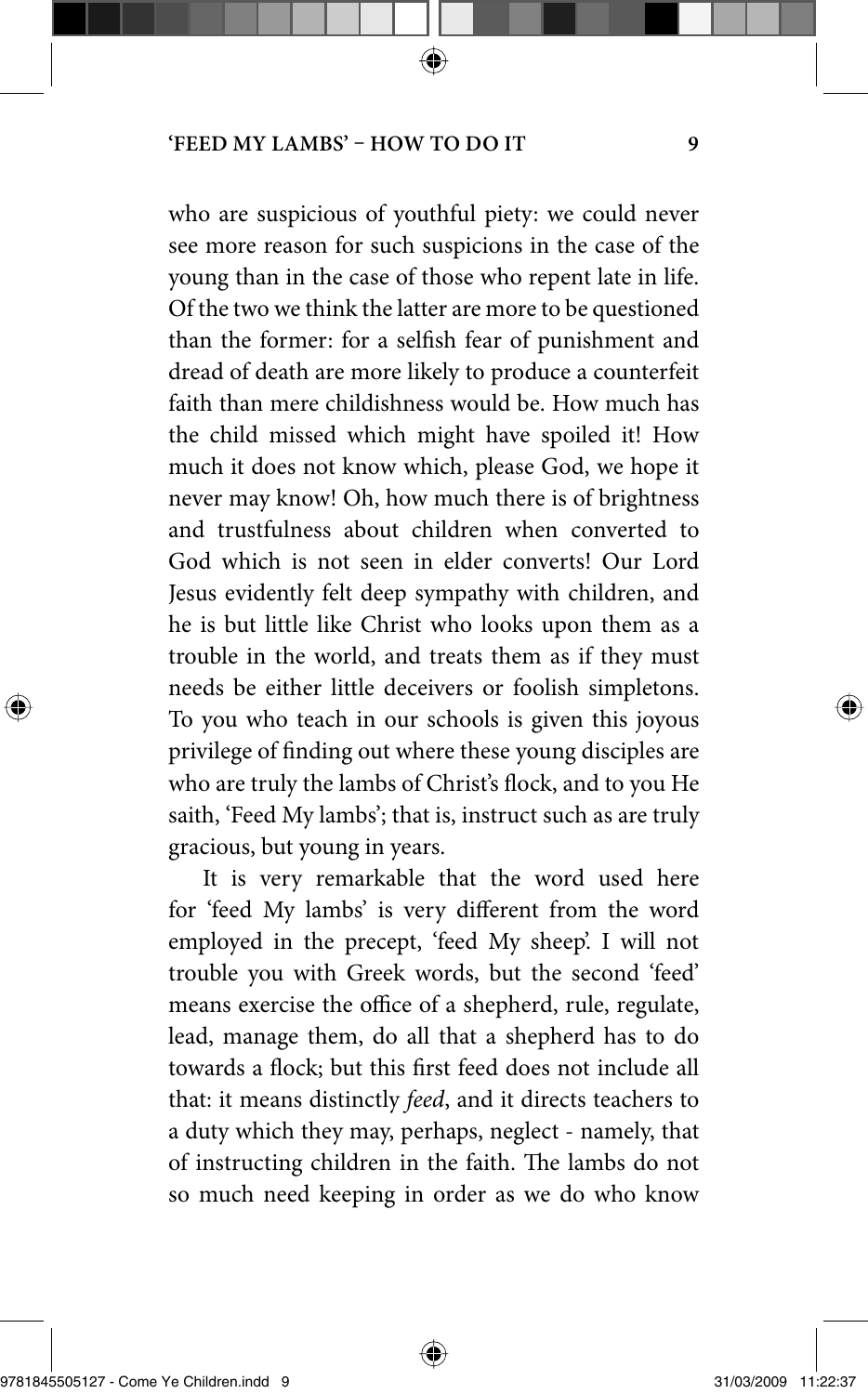so much, and yet know so little: who think we are so far advanced that we judge one another, and contend and emulate. Christian children mainly need to be taught the doctrine, precept, and life of the gospel: they require to have Divine truth put before them clearly and forcibly. Why should the higher doctrines, the doctrines of grace, be kept back from them? They are not as some say, bones; or if they be bones, they are full of marrow, and covered with fatness. If there be any doctrine too difficult for a child, it is rather the fault of the teacher's conception of it than of the child's power to receive it, provided that child be really converted to God. It is ours to make doctrine simple; this is to be a main part of our work. Teach the little ones the whole truth and nothing but the truth; for instruction is the great want of the child's nature. A child has not only to live as you and I have, but also to grow; hence he has double need of food. When fathers say of their boys, 'What appetites they have!' they should remember that we also would have great appetites if we had not only to keep the machinery going, but to enlarge it at the same time. Children in grace have to grow, rising to greater capacity in knowing, being, doing, and feeling, and to greater power from God; therefore above all things they must be fed. They must be well fed or instructed, because they are in danger of having their cravings perversely satisfied with error. Youth is susceptible to evil doctrine. Whether *we* teach young Christians truth or not, the devil will be sure to teach them error. They will hear of it somehow, even if they are watched by the most careful guardians. The only way to keep chaff out of the child's little measure is to fill it brimful with good

♠

₩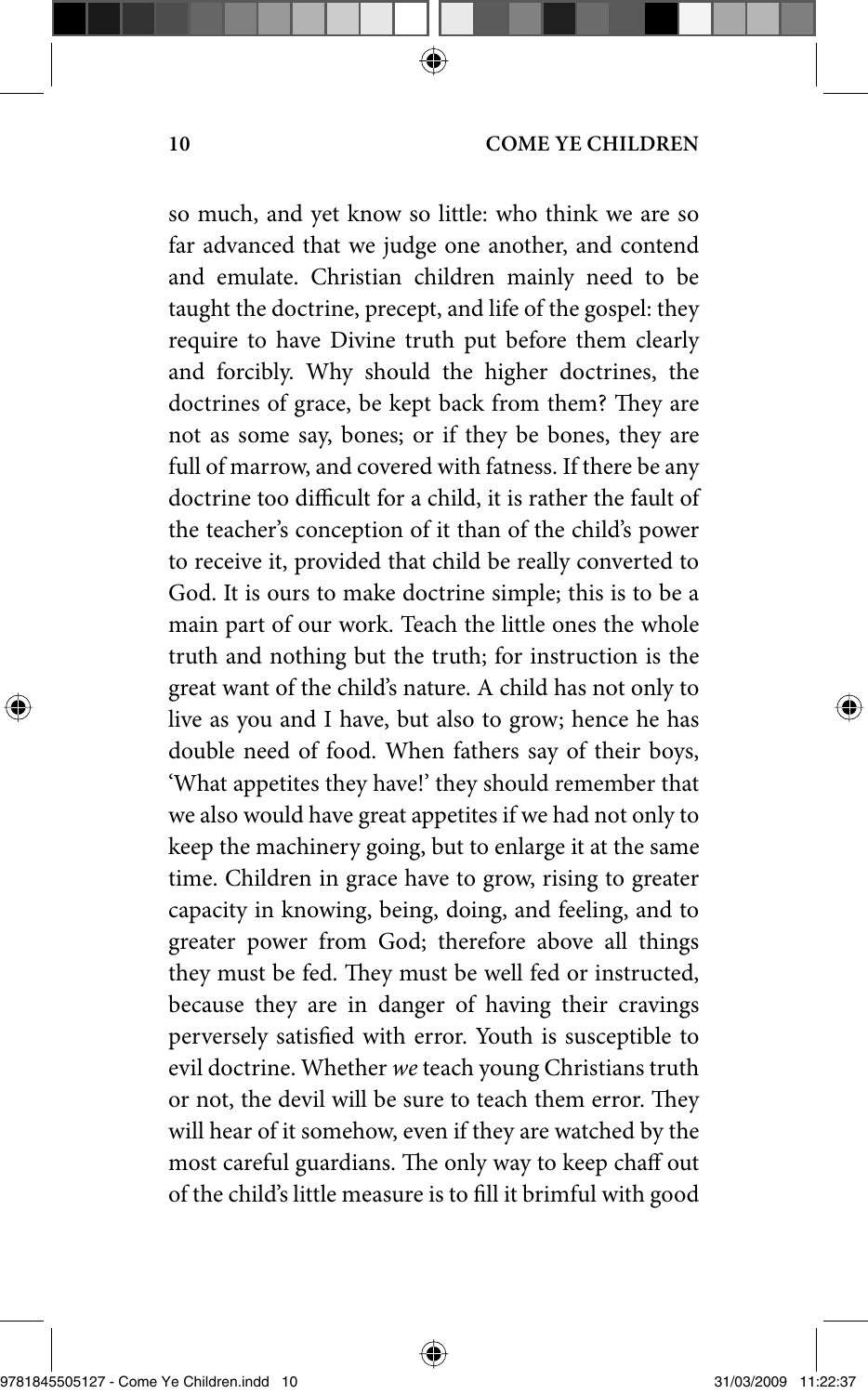## **FEED MY LAMBS' - HOW TO DO IT** 11

wheat. Oh, that the Spirit of God may help us to do this! The more the young are taught the better; it will keep them from being misled.

⊕

We are specially exhorted to feed them because they are so likely to be overlooked. I am afraid our sermons often go over the heads of the younger folk - who, nevertheless, may be as true Christians as the older ones. Blessed is he who can so speak as to be understood by a child! Blessed is that godly woman who in her class so adapts herself to girlish modes of thought that the truth from her heart streams into the children's hearts without let or hindrance.

We are specially exhorted to feed the young because this work is so profitable. Do what we may with persons converted late in life, we can never make much of them. We are very glad of them for their own sakes; but at seventy what remains even if they live another ten years? Train up a child, and he may have fifty years of holy service before him. We are glad to welcome those who come into the vineyard at the eleventh hour, but they have hardly taken their pruning-hook and their spade before the sun goes down, and their short day's work is ended. The time spent in training the late convert is greater than the space reserved for his actual service: but you take a child-convert and teach him well, and as early piety often becomes eminent piety, and that eminent piety may have a stretch of years before it in which God may be glorified and others may be blessed, such work is profitable in a high degree. It is also most beneficial work to ourselves. It exercises our humility and helps to keep us lowly and meek. It also trains our patience; let those who doubt this try it; for even young

₩